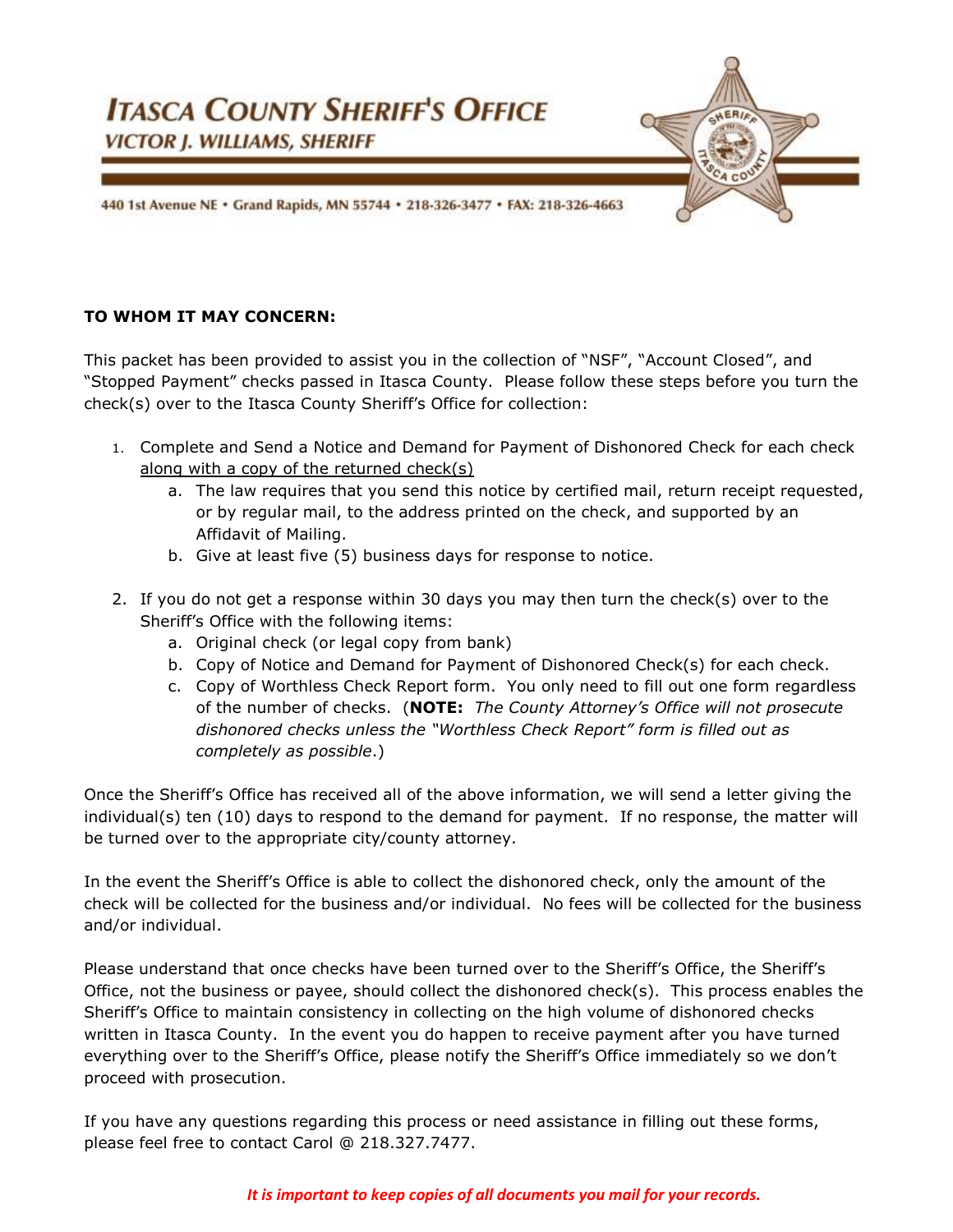| ICR: |  |  |
|------|--|--|
|      |  |  |

Office Use Only

# **WORTHLESS CHECK REPORT**

|                                                                                                                 |                                                                          | State, Zip: _____________________                                                                    |
|-----------------------------------------------------------------------------------------------------------------|--------------------------------------------------------------------------|------------------------------------------------------------------------------------------------------|
|                                                                                                                 |                                                                          |                                                                                                      |
|                                                                                                                 |                                                                          |                                                                                                      |
|                                                                                                                 |                                                                          |                                                                                                      |
|                                                                                                                 | Can person who received check identify person who passed check? ________ |                                                                                                      |
|                                                                                                                 |                                                                          |                                                                                                      |
|                                                                                                                 |                                                                          |                                                                                                      |
|                                                                                                                 |                                                                          |                                                                                                      |
|                                                                                                                 |                                                                          |                                                                                                      |
|                                                                                                                 |                                                                          |                                                                                                      |
|                                                                                                                 |                                                                          | Was anything said when the check was cashed? __________ If yes, give details: ______________________ |
|                                                                                                                 | Date of Check: __________________                                        | Check Amount:_________________                                                                       |
|                                                                                                                 | Date of Check: _________________                                         | Check Amount:________________                                                                        |
|                                                                                                                 | Date of Check: _________________                                         | Check Amount: _______________                                                                        |
|                                                                                                                 | Date of Check: The Change of Check:                                      | Check Amount: ________________                                                                       |
|                                                                                                                 |                                                                          |                                                                                                      |
|                                                                                                                 |                                                                          |                                                                                                      |
| Check Number: __________<br>Check Number: ___________<br>Check Number: ___________<br>Check Number: ___________ |                                                                          |                                                                                                      |
|                                                                                                                 |                                                                          |                                                                                                      |
|                                                                                                                 |                                                                          |                                                                                                      |
| $\Box$ By phone                                                                                                 | $\Box$ By regular mail supported by an Affidavit of Mailing              |                                                                                                      |
| Was demand for payment made? ______                                                                             | $\Box$ By Certified Mail with Return Receipt Request                     |                                                                                                      |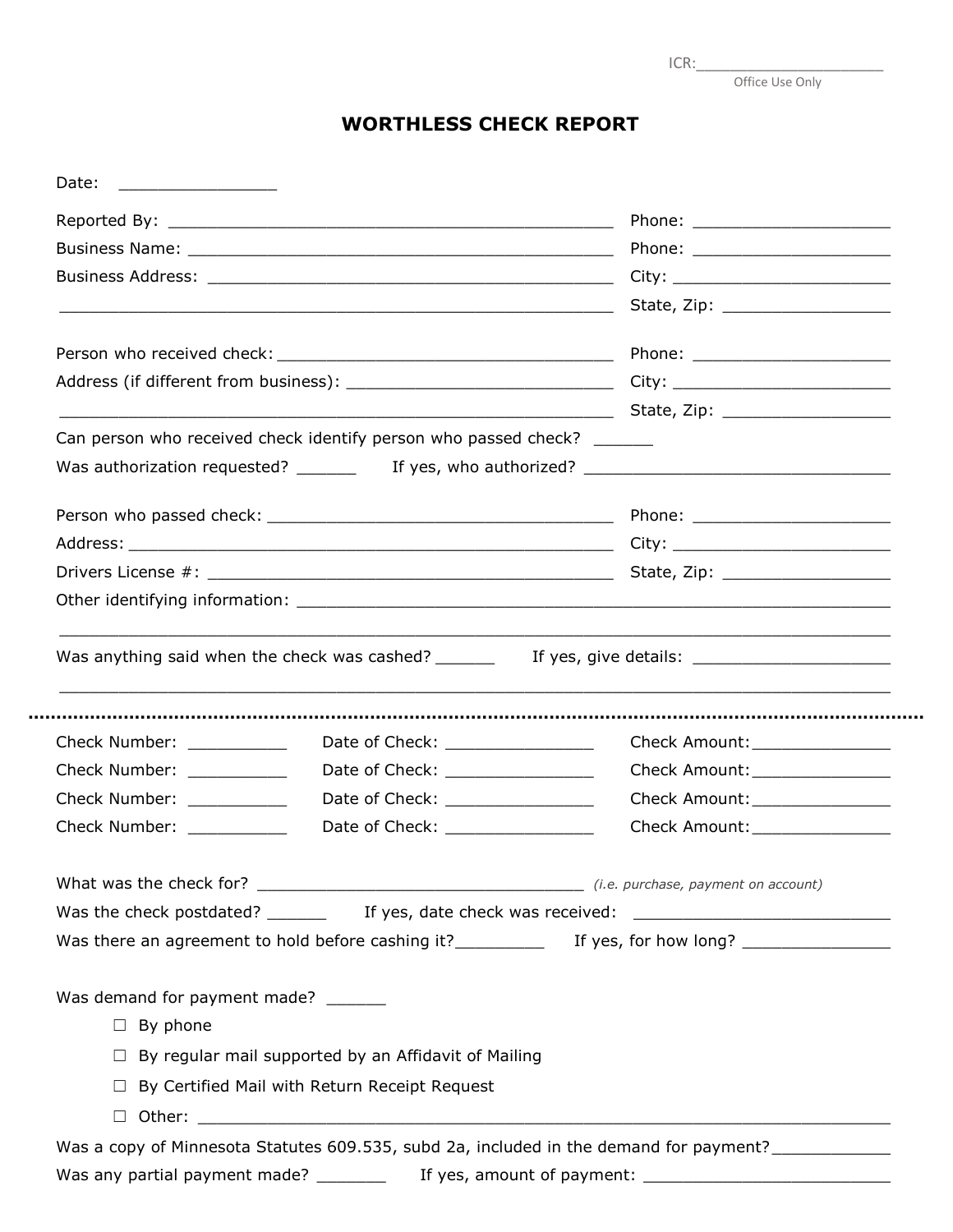# **NOTICE AND DEMAND FOR PAYMENT OF DISHONORED CHECK(S)**

|                                                                                                                                                                                                                                |                                                                                   | , you are hereby notified, pursuant to Minnesota State |
|--------------------------------------------------------------------------------------------------------------------------------------------------------------------------------------------------------------------------------|-----------------------------------------------------------------------------------|--------------------------------------------------------|
|                                                                                                                                                                                                                                | Statute §609.535, Subd. 3, that check number                                      |                                                        |
|                                                                                                                                                                                                                                |                                                                                   | (city and state), in the                               |
|                                                                                                                                                                                                                                | amount of \$____________, bearing the signature of ______________________________ | and payable                                            |
| to the order of which is a set of the order of which is a set of the set of the set of the set of the set of the set of the set of the set of the set of the set of the set of the set of the set of the set of the set of the |                                                                                   | has been returned unpaid with the                      |
|                                                                                                                                                                                                                                | notation that payment has been refused because of ________________________.       |                                                        |

Unless this check is paid in full within five (5) business days after mailing of this notice, the payee or holder of the check will refer the matter to proper authorities for prosecution, and the drawee (the bank) may release information relating to the account to the payee or holder of the check.

## **REMIT PAYMENT IN THE FORM OF A MONEY ORDER OR CASHIERS CHECK IN THE AMOUNT OF \$\_\_\_\_\_\_\_\_\_\_\_\_\_\_**

| Dated: | Remit to: | Business/Individual Name and Address |
|--------|-----------|--------------------------------------|
|        | Address:  |                                      |
|        |           |                                      |
|        |           | .<br>.                               |

### **609.535 ISSUANCE OF DISHONORED CHECKS.**

Subd. 2a.**Penalties.** (a) A person who is convicted of issuing a dishonored check under subdivision 2 may be sentenced as follows:

(1) to imprisonment for not more than five years or to payment of a fine of not more than \$10,000, or both, if the value of the dishonored check, or checks aggregated under paragraph (b), is more than \$500;

(2) to imprisonment for not more than one year or to payment of a fine of not more than \$3,000, or both, if the value of the dishonored check, or checks aggregated under paragraph (b), is more than \$250 but not more than \$500; or

(3) to imprisonment for not more than 90 days or to payment of a fine of not more than \$1,000, or both, if the value of the dishonored check, or checks aggregated under paragraph (b), is not more than \$250.

(b) In a prosecution under this subdivision, the value of dishonored checks issued by the defendant in violation of this subdivision within any six-month period may be aggregated and the defendant charged accordingly in applying this section. When two or more offenses are committed by the same person in two or more counties, the accused may be prosecuted in any county in which one of the dishonored checks was issued for all of the offenses aggregated under this paragraph.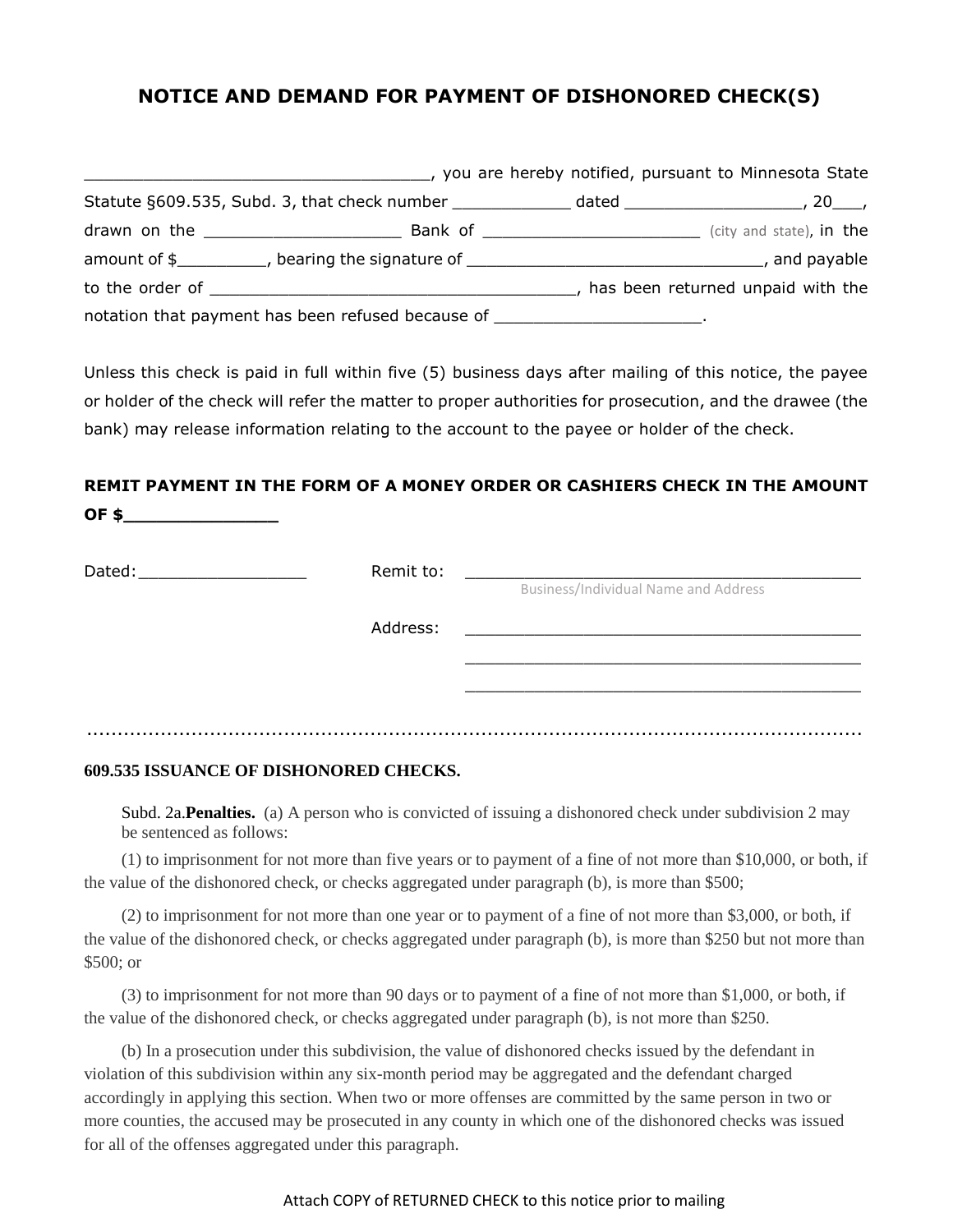# **AFFIDAVIT OF MAILING**

| STATE OF MINNESOTA                                                                                                                                                                                                                                                                                                                                                         |                      |
|----------------------------------------------------------------------------------------------------------------------------------------------------------------------------------------------------------------------------------------------------------------------------------------------------------------------------------------------------------------------------|----------------------|
| SS<br><b>COUNTY OF ITASCA</b>                                                                                                                                                                                                                                                                                                                                              |                      |
| Being first duly sworn, I state that on $\frac{1}{\text{Month}}$ $\frac{1}{\text{Month}}$ , 2017 I served the annexed Notice<br>and Demand for Payment of Dishonored Check(s) on the named person at the address printed on<br>the check or the last known address:                                                                                                        |                      |
| Name:<br><u> 1989 - Johann John Harry Harry Harry Harry Harry Harry Harry Harry Harry Harry Harry Harry Harry Harry Harry H</u>                                                                                                                                                                                                                                            |                      |
| <u> 1989 - Jan Samuel Barbara, margaret eta idazlea (h. 1989).</u><br><u> 1989 - Johann Barn, mars ann an t-Amhain an t-Amhain an t-Amhain an t-Amhain an t-Amhain an t-Amhain an t-Amh</u>                                                                                                                                                                                |                      |
| by depositing same in the U.S. Mail at _____________________________, Minnesota.<br>City                                                                                                                                                                                                                                                                                   |                      |
| Signature                                                                                                                                                                                                                                                                                                                                                                  | Date                 |
|                                                                                                                                                                                                                                                                                                                                                                            |                      |
| Subscribed and sworn to before me<br>on $\frac{1}{\sqrt{2}}$ Month $\frac{1}{\sqrt{2}}$ and $\frac{1}{\sqrt{2}}$ and $\frac{1}{\sqrt{2}}$ and $\frac{1}{\sqrt{2}}$ and $\frac{1}{\sqrt{2}}$ and $\frac{1}{\sqrt{2}}$ and $\frac{1}{\sqrt{2}}$ and $\frac{1}{\sqrt{2}}$ and $\frac{1}{\sqrt{2}}$ and $\frac{1}{\sqrt{2}}$ and $\frac{1}{\sqrt{2}}$ and $\frac{1}{\sqrt{2}}$ |                      |
| Notary Public                                                                                                                                                                                                                                                                                                                                                              | (NOTARY PUBLIC SEAL) |